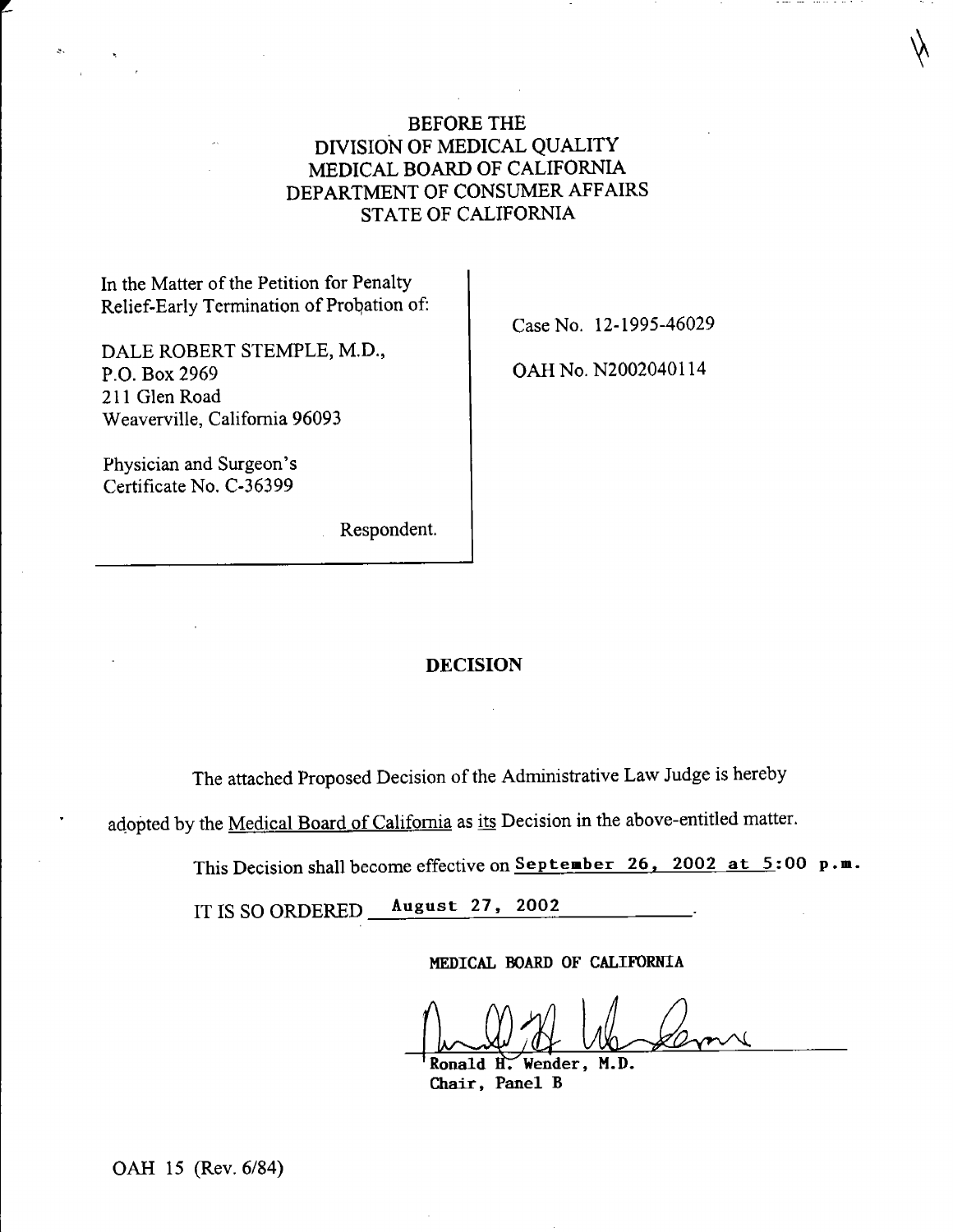# BEFORE THE DIVISION OF MEDICAL QUALITY MEDICAL BOARD OF CALIFORNIA DEPARTMENT OF CONSUMER AFFAIRS STATE OF CALIFORNIA

In the Matter of the Petition for Penalty Relief-Early Termination of Probation of:

DALE ROBERT STEMPLE, M.D., P.O. Box 2969 211 Glen Road Weaverville, California 96093

Physician and Surgeon's Certificate No. C-36399

Respondent.

Case No. 12-1995-46029

OAH No. N2002040114

### **PROPOSED** DECISION

Administrative Law Judge Stephen J. Smith, Office of Administrative Hearings, State of California, heard this matter in Sacramento, California on May 21, 2002.

Daniel Turner, Deputy Attorney General, Department of Justice, Health Quality Enforcement Unit, State of California, represented the Medical Board of California.

Dale Robert Stemple, M.D. appeared and represented himself.

The Petition and supporting exhibits were admitted into evidence, oral argument was made and the matter was submitted for Decision on May 21, 2002.

### FACTUAL FINDINGS

1. The Administrative Law Judge was assigned by the Division of Medical Quality (hereafter "the Division"), Medical Board of California (hereafter "the Board") to hear and decide this matter pursuant to Business and Professions Code section 2307(c). The Administrative Law Judge is duly designated in accordance with the provisions of Government Code section 11371.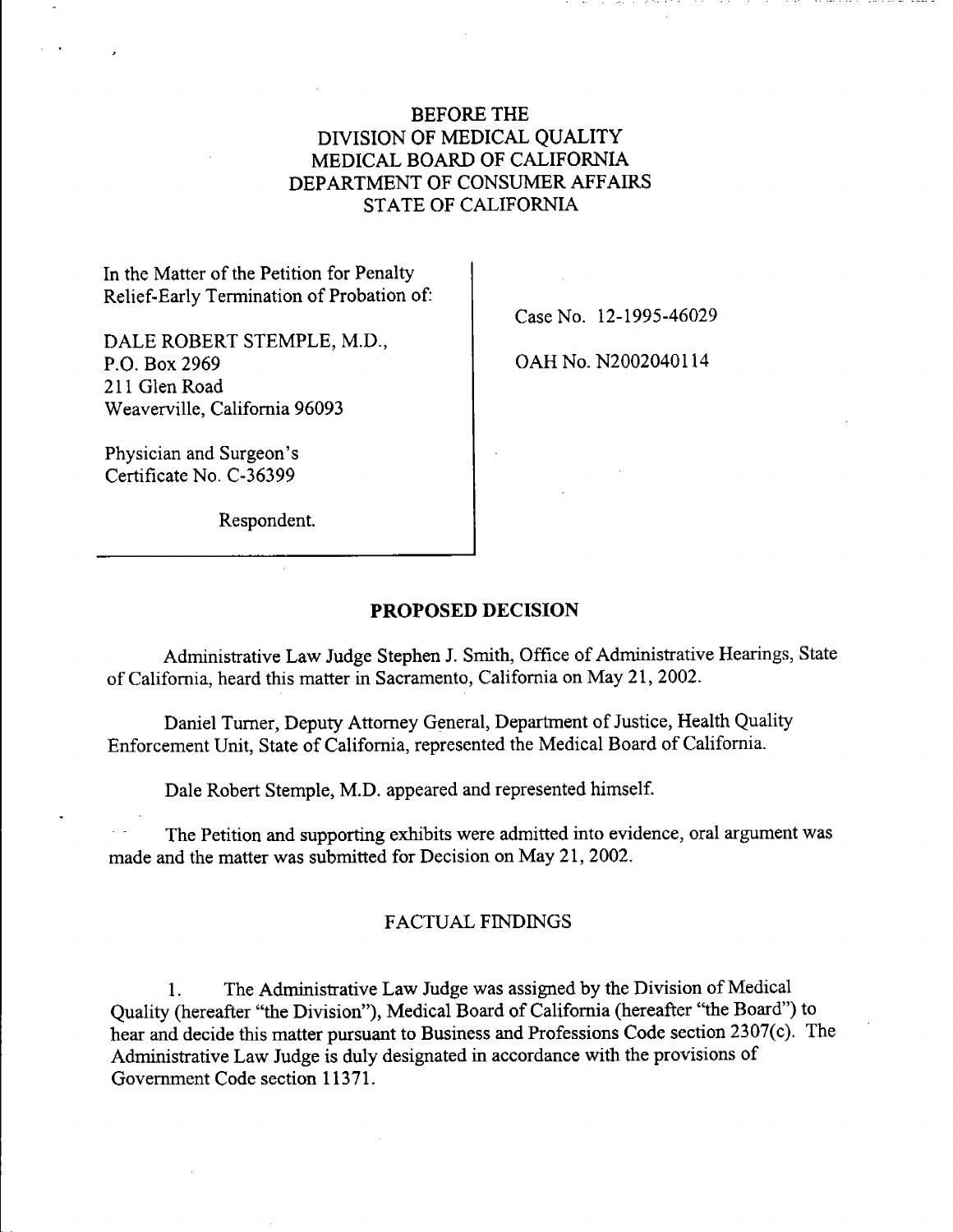2. The Board issued Dale Robert Stemple, M.D. Certificate number C-36399 to practice as a physician and surgeon in the State of California on March 24, 1975. Dr. Stemple has been previously licensed as a physician and surgeon in the States of Maryland and Ohio. Dr. Stemple was licensed as a physician and surgeon by the State of Maryland on August 18, 1973. The license expired on September 30, 1979 and was not renewed. Dr. Stemple was licensed in the State of Ohio as a physician and surgeon on June 6, 1977. The license expired on December 31, 1979 and has not been renewed.

3. The Board caused an Accusation to be filed against Dr. Stemple on July 14, 1998. The Accusation alleged 10 counts of gross negligence, repeated acts of negligence, incompetence and unprofessional conduct regarding Dr. Stemple's invasive cardiological care of 10 patients at Queen of the Valley Hospital, Napa, California. Nine of the cases occurred between January 1994 and January 1995, with another case from 1992. All the allegations alleged failures in the use of high risk invasive cardiological procedures, including cardiac catheterization, percutaneous transluminal coronary angioplasty ("PTCA"), <sup>p</sup>lacement of COOK and other stents and balloon angioplasty. There were also allegations that Dr. Stemple did not have approval and privileges at Queen of the Valley Hospital for some of the procedures he performed there, and was not properly trained in those procedures, such as placement of the COOK stents.

4. Dr. Stemple and the Board entered into a Stipulation and Waiver on June 18, 1999. In the Stipulation and Waiver, Dr. Stemple gave up his right to contest the allegations and agreed to the imposition of a disciplinary Order, in which the Board revoked Dr. Stemple's Certificate effective August 11, 1999, but stayed the revocation and Dr. Stemple was placed on probation to the Board for a period of five (5) years, subject to a number of terms and conditions, repayment of costs of investigation and prosecution of \$13,000 and the payment of costs of probation.

5. Three of the terms and conditions of probation were specifically related to the practice of invasive cardiology. Satisfaction of the requirements of these three terms are conditions precedent to Dr. Stemple practicing invasive cardiology while on probation. These three terms require Dr. Stemple to undergo a psychiatric examination, arrange and have approved in advance a monitored practice, and to have a plan approved in advance to have 30 cardiac catheterization cases proctored, all before Dr. Stemple may practice invasive cardiology.

6. Dr. Stemple filed a Petition for Penalty Relief-Early Termination of Probation with the Division on approximately September 27, 2001. The Petition was timely filed. This is the first Petition for Penalty Relief filed by Dr. Stemple since probation became effective. Dr. Stemple is just past the halfway point in his probation. Probation has 2 years and 3 months to run as of the evidentiary hearing. The Division's staff reviewed the Petition and its attachments and found the Petition met the statutory time and contents prerequisites for seeking penalty relief. The Petition included the required two verified letters of reference

2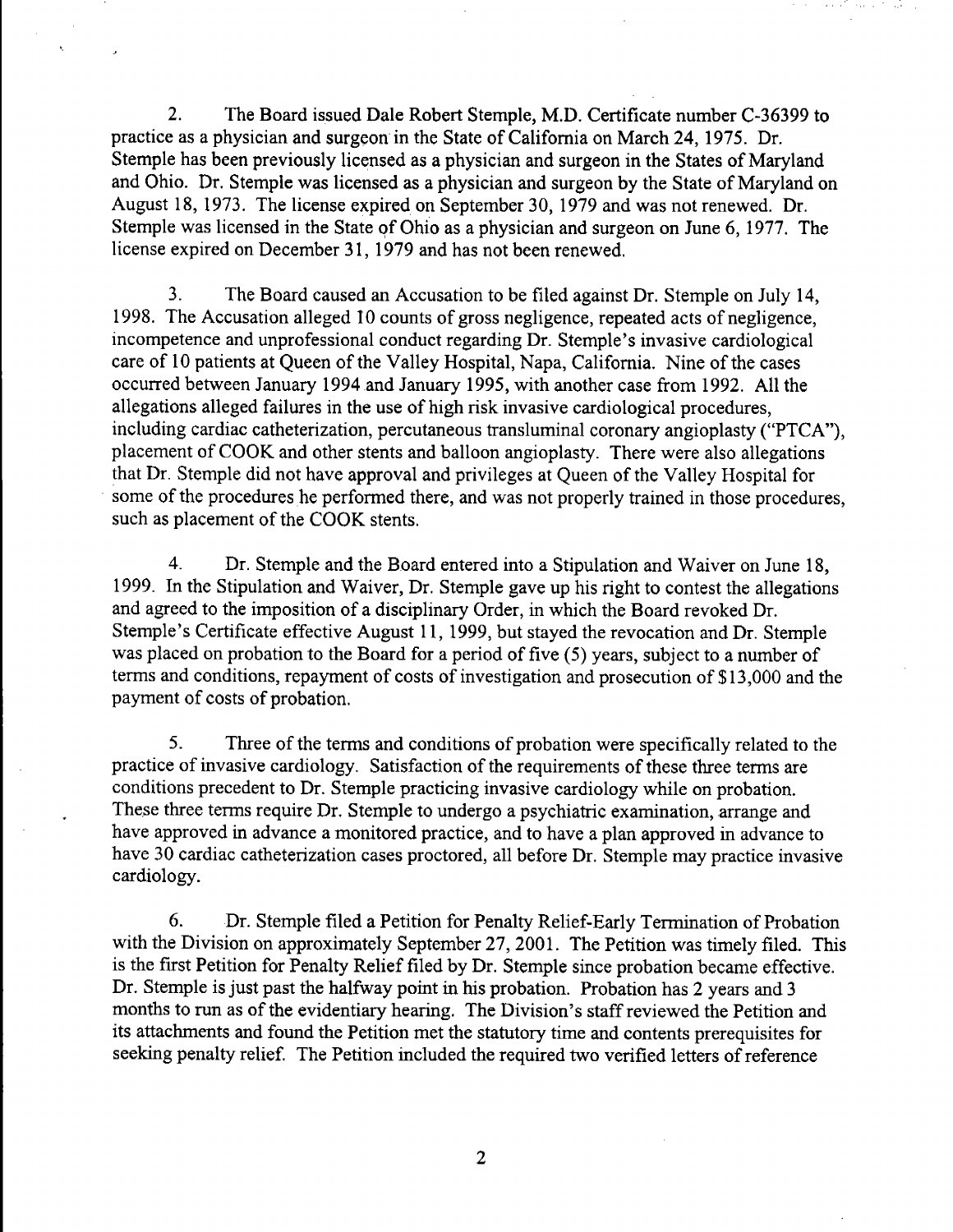from practicing physicians.' The Division's investigation also confirmed that Dr. Stemple is in compliance with most of his probationary obligations to the Division, with the exception of the conditions relating to the practice of invasive cardiology. Dr. Stemple has fully repaid all of the \$13,000 assessed costs of investigation and prosecution agreed to in the Stipulated Order, and is current in his probationary costs obligation.

7. Dr. Stemple obtained full-time employment as a physician with the Veterans Administration Medical Clinic in Redding, California in 1997, before the effective date of the Stipulated Order imposing probation. Dr. Stemple was highly regarded at the VA for his significant skills and abilities, and was instrumental in drafting clinical practice guidelines for cardiological practice at the clinic. He made substantial efforts to upgrade the noninvasive cardiological treatment regimen at the clinic. In recognition of his skills and his efforts, he was ultimately appointed to serve as the physician manager of the clinic and received an award for the outstanding clinician in Northern California VA clinics.

8 Dr. Stemple was terminated from his position with the VA when he advised the VA that he was placed on probation, as required by the Stipulated Order. Dr. Stemple invested considerable effort in attempting to work around the VA policy of not employing a <sup>p</sup>hysician with a "restricted" license. Dr. Stemple commenced efforts to satisfy the conditions precedent to practicing invasive cardiology of his probation order. He submitted to a psychiatric evaluation in 1999, but had exceptional difficulty in arranging for satisfaction of the other conditions that he ultimately abandoned the effort. The results of the psychiatric evaluation are confidential, except that it was revealed the psychiatrist was concerned that Dr. Stemple has not taken any real responsibility for the acts and omissions that resulted in the imposition of the disciplinary action against him beyond "having too many irons in the fire and not being political enough with his colleagues".

9. Dr. Stemple has made considerable effort to keep his Continuing Medical Education up to date and to meet the educational requirements of his probation. He has undertaken considerable retraining education to upgrade his knowledge and practice skills in noninvasive cardiology and to add more education and skill in geriatrics, internal medicine, emergency care and critical care. These skills and education are a natural corollary to his present practice setting, in a small rural county that is gravely underserved.

10. Dr. Stemple struggled after losing the position at the VA. He finally found his niche in Weaverville, Trinity County, where he met a couple of physicians who were very supportive and appreciative of his skills and abilities. Dr. Stemple was warmly welcomed to join small but thriving practices in Weaverville and Hayfork, where he has found a home and a population seriously in need of his skills and abilities. Dr. Stemple is the only cardiologist in the County. He has developed a growing noninvasive cardiological and internal medicine practice and has recently been appointed the Chief of Staff at the Trinity Hospital, the only acute care facility in the County. The hospital does not have a cardiac catheterization laboratory and it is not possible to perform invasive cardiological procedures there due to

 $<sup>1</sup>$  Business and Professions Code section 2307(a).</sup>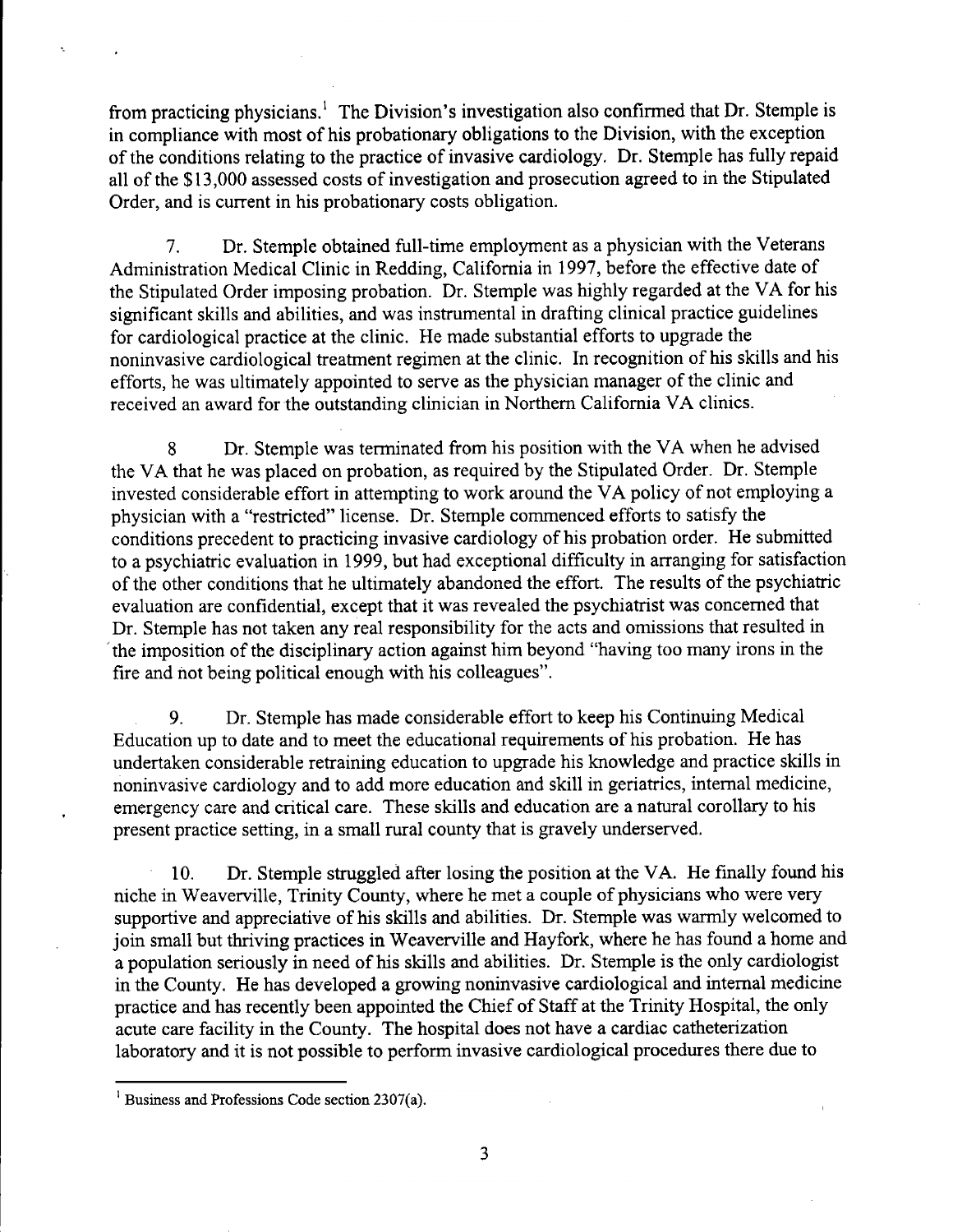lack of equipment and inadequate facilities. Patients in need of such procedures must be transported to Redding, more than an hour away over a daunting mountain road.

11. Dr. Stemple' letters of reference demonstrated that he is held in very high regard personally and professionally in the small medical conununity where he practices. Dr. Stemple has very impressive education, credentials and skills and he is very much appreciated in a County that has only six physicians and no cardiologist until Dr. Stemple came along. In an impressive show of support, one of the writers of a letter of reference in support of the Petition traveled to Sacramento to appear on behalf of Dr. Stemple and offer testimony. The former Chief of Staff of Trinity hospital, Dr. Harwood has shared a practice with Dr. Stemple for 2 years and 2 months, during which time he has served at Dr. Stemple's practice monitor. He offered his opinion that Dr. Stemple is a "God-send" to their conununity, a cutting edge cardiologist educated in the finest institutions now practicing in their small community. He sees further monitoring of Dr. Stemple's practice as entirely unnecessary. Dr. Harwood expressed gratitude that Dr. Stemple has shared a good deal of his knowledge, experience and skills with Dr. Harwood and other physicians in the area, which has resulted in significantly improved care for their patients. Dr. Harwood very strongly supports termination of Dr. Stemple's probation. He pointed out that large health insurers such as Blue Cross and Blue Shield will not reimburse for Dr. Stemple's services, because he is on probation, which results in a cash flow problem for their small practice and particularly for the Trinity Hospital, which is not in good shape financially. He believes that if Dr. Stemple can obtain HMO reimbursements, it might make the difference in keeping the hospital open.

12. There are two problems with Dr. Stemple's Petition. Dr. Stemple does not dispute the fact that he has not complied with the three conditions precedent of his probation regarding invasive cardiology, but he points out that the conditions only apply if he intends to practice invasive cardiology. The second is more problematic. Dr. Stemple's responses to the question of "what went wrong" in the 10 cases for which he found himself accused and disciplinary action taken has been troublingly superficial, lacks insight and takes little personal responsibility for the deficiencies that led to the action. Dr. Stemple has consistently blamed working too hard, financial and marital problems, failure to keep <sup>p</sup>hysically and mentally fit and failure to cultivate political allies in the workplace that could have helped deflect or defend the allegations against him. Dr. Stemple has consistently attributed those charges to the work of other competitive cardiologists seeking to discredit or destroy his practice. Dr. Stemple has consistently placed most of the blame for the actions upon factors and people external to himself. There has not been any acknowledgement, until the evidentiary hearing, that any error or omission by Dr. Stemple in the practice of invasive cardiology with any of the 10 patients played a role in producing the actions.

13. Dr. Stemple contends that he never again intends to practice invasive cardiology, and that therefore satisfaction of the three conditions precedent in his probation is not necessary. He contends there are several significant obstacles to his returning to an invasive cardiology practice he cannot surmount, even if he were so inclined. Dr. Stemple pointed out that he has not been in a cardiac catheterization laboratory for more than seven

4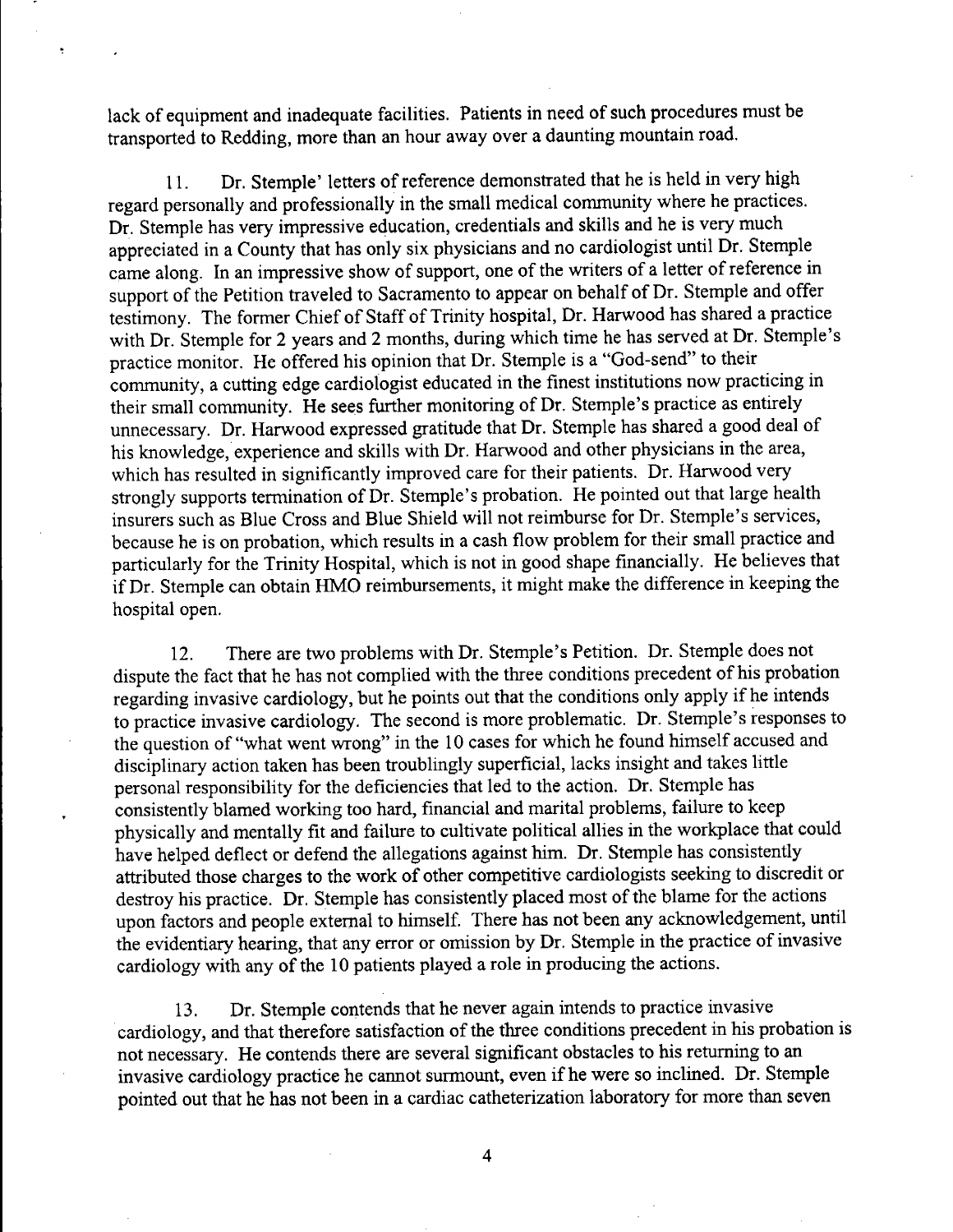years, and he could not get approval to perform an invasive procedure in a cardiac lab without significant retraining. After suffering a disciplinary action for his performance of such procedures, he points out that even if he obtained the training, in today's risk averse environment, approval from a hospital or clinic for privileges to perform the procedures is more than unlikely. Additionally, Dr. Stemple pointed out that he has developed problems with his spine and can no longer tolerate the physical demands or the stress of performing such procedures. He contends the probationary conditions apply if and only if he seeks to practice invasive cardiology, and since he does not, he has not failed to comply with the conditions.

14. Dr. Stemple's presentation on the issue of the three invasive cardiology conditions was persuasive. His testimony was supported by that of Dr. Harwood, who echoed Dr. Stemple's testimony that the obstacles to reentry into an invasive cardiology practice under these circumstances are insurmountable. Dr. Stemple correctly points out that the conditions are applicable only if he intends to practice cardiology. However, the Deputy Attorney General's contention was also persuasive, that if probation is terminated early, Dr. Stemple would be free to pursue retraining and reentry into invasive cardiological practice, should he change his mind, more than 2 years earlier than he would if probation expired by its own terms. The Deputy Attorney General does not dispute the contention that if Dr. Stemple never commences invasive cardiology practice during the probationary term, probation will expire and Dr. Stemple need not ever have bothered to try to meet the three conditions precedent. But there is a problem with ignoring the conditions, contending full compliance with probation and obtaining an early termination of probation including these three conditions precedent, which would permit reentry into this practice area well in advance of what was contemplated by probation, without the required advance proofs of competence and skill, should Dr. Stemple change his mind, which he is obviously free to do.

15. It has been a concern that Dr. Stemple has not exhibited much insight or accepted personal responsibility for professional errors and omissions that led to the 10 cases filed against him, at least two of which resulted in fatalities. His response to the question "what did you do wrong?" has been uniformly to blame the externals of his life, as detailed above. Dr. Stemple's responses to "what did you do wrong" have troubled the physician performing the psychiatric evaluation, the Board's investigator monitoring Dr. Stemple's probation, the Deputy Attorney General, who actively opposed the Petition and now this ALJ. Dr. Stemple repeated the explanation set forth above in response to that key question in writing in his "Appeal for termination of Probation" (Exhibit B). At the evidentiary hearing, the Deputy Attorney General asked Dr. Stemple the "what did you do wrong?" question three times before he obtained an answer that really addressed the question and went beyond the explanation set forth above. Dr. Stemple attributed the failure to have obtained permission and privileges from the hospital to perform the procedures he undertook in the ten cases as an oversight caused by being too busy, leaving the impression that obtaining the privileges and permission was perfunctory and ministerial. Dr. Stemple testified that he realized that the procedures he undertook without privileges or permission were inappropriate to the hospital where he performed them, and many of the procedures probably should have been not undertaken on such high risk patients at all or transferred to a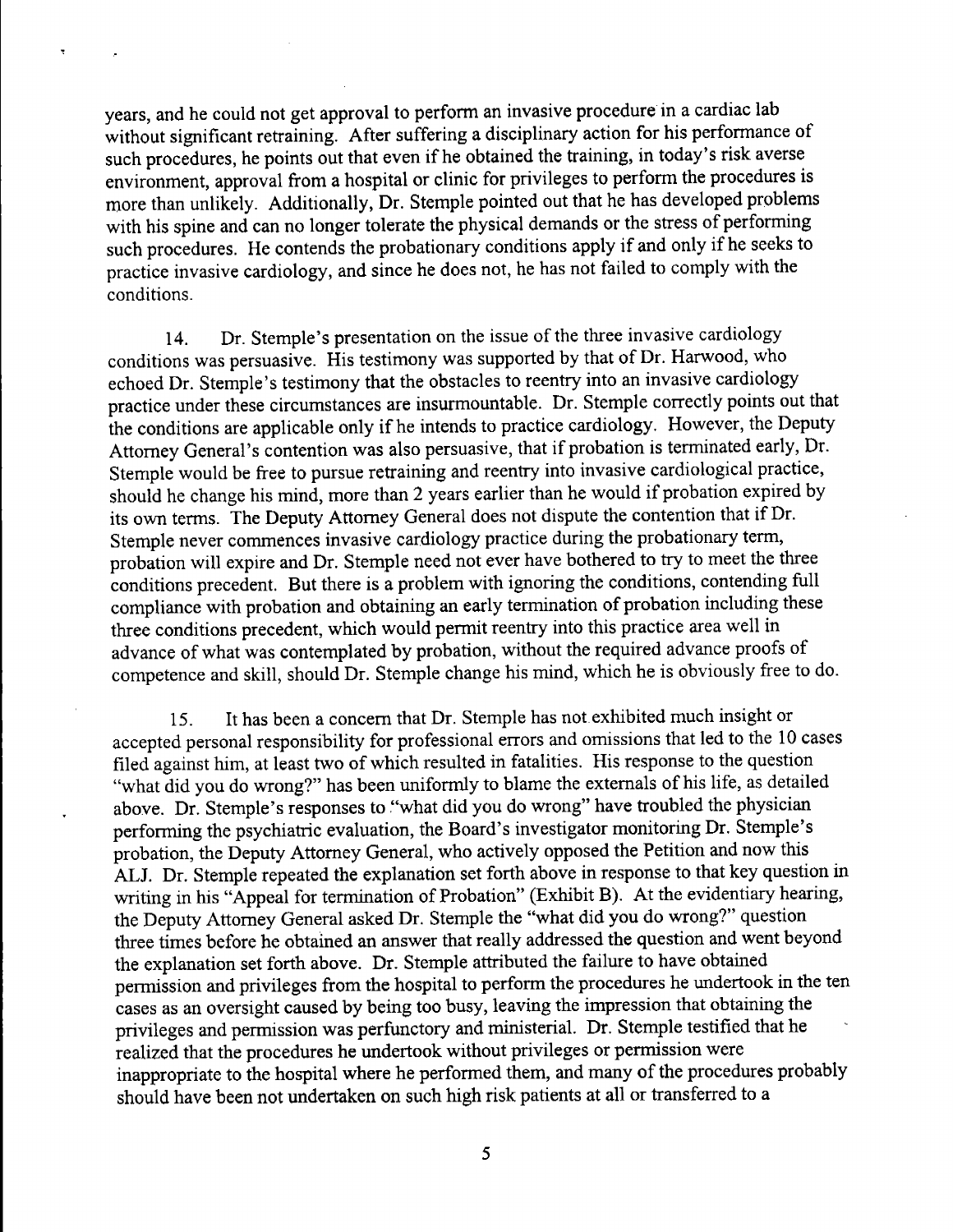university hospital with more services and supports available for such very high risk procedures and more tolerance for such high risk procedures existed. But then he added that he had the cases reviewed by an expert at O'Connor Hospital in Oakland, California and that "85% of the charges were easily defendable". Dr. Stemple characterized his behavior with these 10 cases as "injudicious". He noted he should have gotten more consults and should have discussed the pros and cons of his chosen approach with others, but qualified that by testifying that it would not have changed the outcomes. The implication remained that consults that attempted to dissuade from his chosen approach would not have been heeded. He noted he should have used a better stent in some of the cases, and in others, it would have been better to have done nothing at all.

16. Dr. Stemple's additional explanations at the evidentiary hearing reveal Dr. Stemple has offered a bit more insight into his role and culpability for the acts and omissions that led to the disciplinary action, but still leaves much unanswered. If the procedures were too high risk for the hospital where he performed them, and he knew that before undertaking the procedures, then obtaining privileges from the hospital for such procedures would have been more than problematic; more like impossible. This leaves the question of whether Dr. Stemple failed to obtain the privileges because he knew privileges and permission for such high risk procedures would not be granted, and he placed his view of the suitability of the procedures and his ability to safely perform them above the hospital privilege reviewing and granting authority. Certainly realizing at the time that the hospital had neither the services or supports necessary to lower the risk profile of the procedures undertaken on the particular patients, in light of their conditions, to a level the hospital would find acceptable, and yet undertaking the procedures regardless, raises serious concerns, particularly for patient welfare and safety and for willingness to cooperate with the structure and limitations of the hospital and its governance: The Accusation repeatedly alleges that Dr. Stemple had not received adequate training in the use of the COOK stent before he used it. The privilege and permission system at the hospital that Dr. Stemple ignored is supposed to prevent employment of a procedure without proof of adequate training and to protect patient safety and welfare by.permitting only procedures with risk profiles suitable to the institution and its facilities. Commenting that he should have used a "better'' stent really does not address a more fundamental issue of either poor professional judgment or arrogance. Finally, Dr. Stemple has repeatedly commented that his failure to cultivate his colleagues socially, and thus to develop political allies, was a key factor in the actions against him. The implication has consistently been that political allies provide some measure of cover for errors and to assist in blunting allegations of misconduct. Cover does not address the core issue of how the errors and omissions occurred and what can be changed or corrected to make certain the errors never recur. "Injudicious" is not a very accurate description of these circumstances.

<sup>1</sup>7. On balance, and under these circumstances, terminating the probation is not warranted. Dr. Stemple has done a remarkable and praiseworthy job of bringing his considerable skills and abilities to benefit a small rural community desperately in need of his expertise. He has found a niche and is making a significant difference. It is an unintended detriment of probation and a real impediment that large HMO's will not reimburse for his noninvasive cardiology and other medical services he furnishes that are in areas of medicine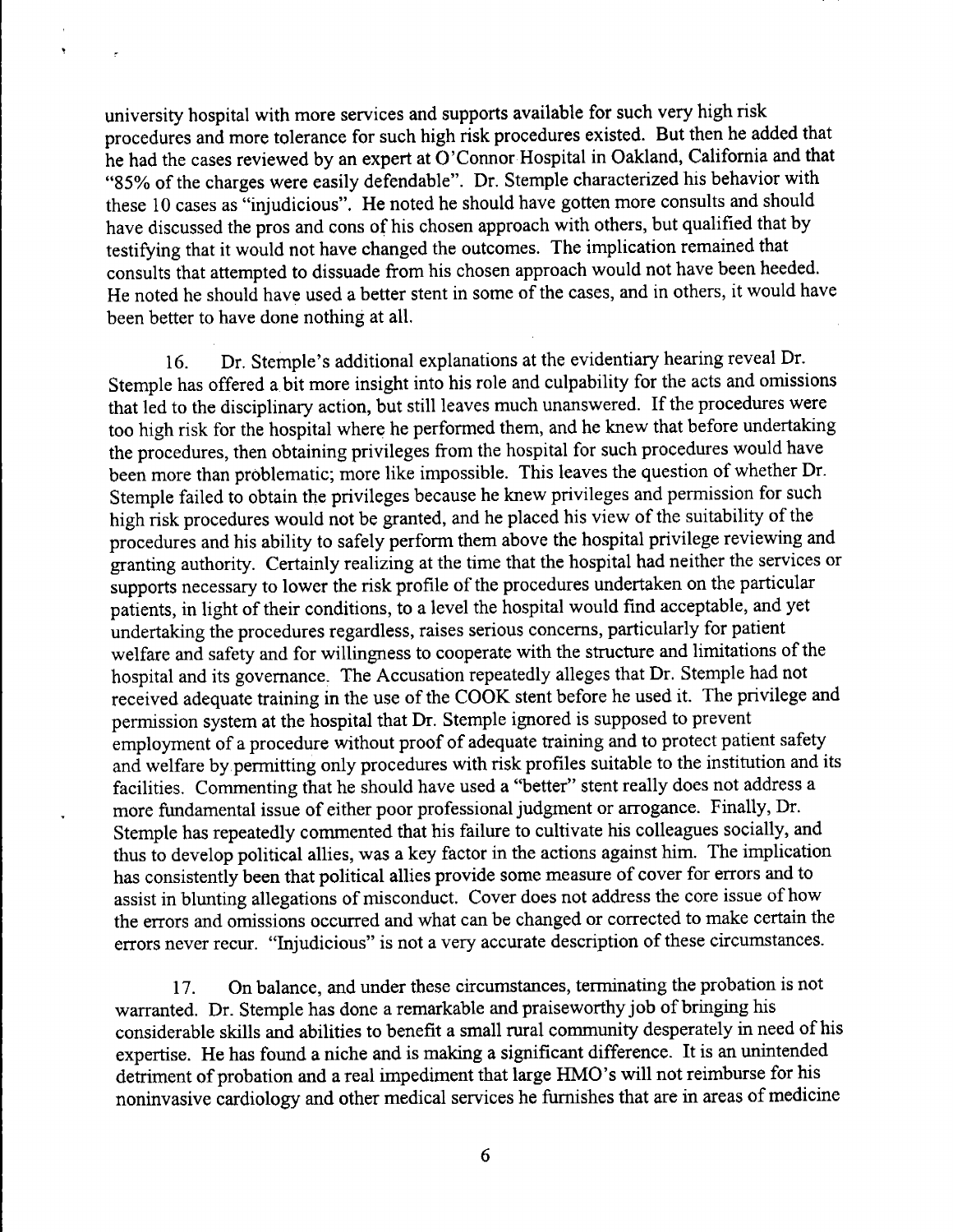where Dr. Stemple is more than qualified and competent. The financial burden on the small hospital is a matter that requires redress if possible. It cannot be ordered that HMO's reimburse Dr. Stemple for services performed while still on this probation, but it is strongly encouraged, for there is considerable evidence that he is quite skillful and competent in performing the medical services he offers.

18. Dr. Stemple is rehabilitated in all areas of medical practice saving and excepting invasive cardiology. But the concerns set forth just above are still present and an early termination of probation places the Board in a position of having to rely upon the impediments to reentry into invasive cardiology as a barrier to a type of practice for which there is no evidence of rehabilitation, and which the Board can prevent for the remainder of probation absent proof of such rehabilitation. Early termination permits failure to comply with the terms and allows freedom to enter the area of practice again, as impractical as that sounds under these circumstances, without proof of rehabilitation during a time when that proof would have to be made. Such an advantage cannot be offered under these circumstances. Therefore, the Petition must be denied.

### LEGAL CONCLUSIONS

1. "(b) The Division of Licensing may modify or terminate the terms and conditions imposed on the probationary license upon receipt of a petition from the licensee."<sup>2</sup>

2. "A person whose certificate has been revoked or suspended or who has been <sup>p</sup>laced on probation may petition the Division of Medical Quality for reinstatement or modification of penalty, including modification or termination of probation, after a period of not less than the following minimum periods have elapsed from the effective date of the decision ordering that disciplinary action:

(a) At least three years for reinstatement of a license revoked for unprofessional conduct, except that the division may, for good cause shown, specify in a revocation order that a petition for reinstatement may be filed after two years.

(b) At least two years for early termination of probation of three years or more.

(c) At least one year for modification of a condition, or reinstatement of a license revoked for mental or physical illness, or termination of probation of less than three years. The petition shall state any facts as may be required by the division. The petition shall be accompanied by at least two verified recommendations from physicians and surgeons licensed by the board who have personal knowledge of the activities of the petitioner since the disciplinary penalty was imposed.

7

 $2$  Business and Professions Code Section 2221(b).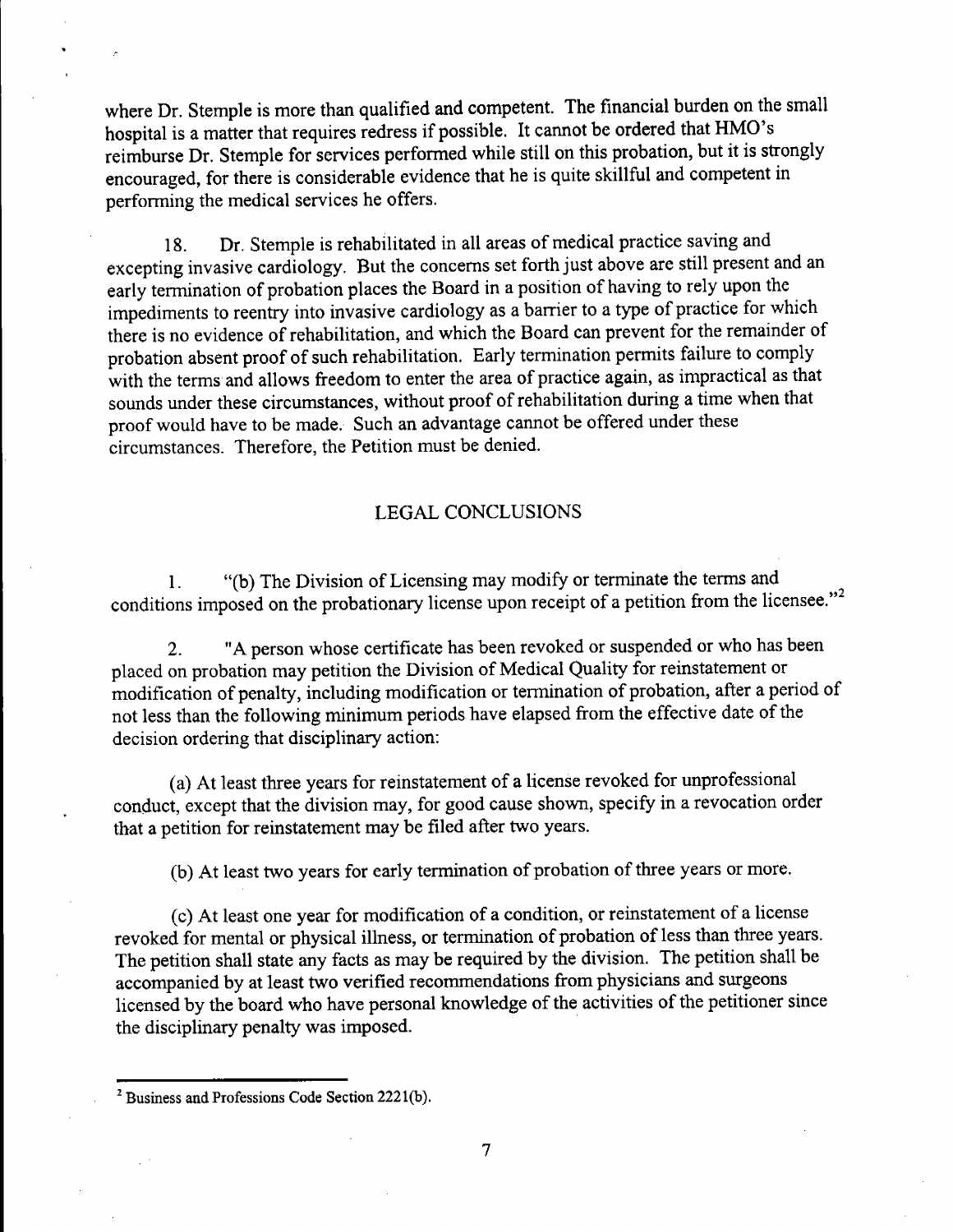The petition may be heard by a panel of the division. The division may assign the petition to an administrative law judge designated in Section 11371 of the Government Code. After a hearing on the petition, the administrative law judge shall provide a proposed decision to the division or the California Board of Podiatric Medicine, as applicable, which shall be acted upon in accordance with Section 2335.

The panel of the division or the administrative law judge hearing the petition may consider all activities of the petitioner since the disciplinary action was taken, the offense for which the petitioner was disciplined, the petitioner's activities during the time the certificate was in good standing, and the petitioner's rehabilitative efforts, general reputation for truth, and professional ability. The hearing may be continued from time to time as the administrative law judge designated in Section 11371 of the Government Code finds necessary.

The administrative law judge designated in Section <sup>113</sup>71 of the Government Code reinstating a certificate or modifying a penalty may recommend the imposition of any terms and conditions deemed necessary.

No petition shall be considered while the petitioner is under sentence for any criminal offense, including any period during which the petitioner is on court-imposed probation or parole. No petition shall be considered while there is an accusation or petition to revoke probation pending against the person. The division may deny without a hearing or argument any petition filed pursuant to this section within a period of two years from the effective date of the prior decision following a hearing under this section...."<sup>3</sup>

4. The Medical Board is vested with discretion in determining whether license to practice medicine and surgery should be restored.<sup>4</sup> In a proceeding before the Board of Medical Examiners for restoration of license to practice medicine and surgery, applicant must prove that he has rehabilitated himself and is entitled to have his license restored. *<sup>5</sup>*

5. As set forth in the Factual Findings, Dr. Stemple has demonstrated rehabilitation in all areas of practice except invasive cardiology. He has a persuasive explanation for why he is not in compliance with the three conditions precedent of his probation, and is in full compliance with all other terms. However, as also set forth above, early termination would permit reentry into a practice area, huge barriers to reentry notwithstanding, for which there is no evidence of rehabilitation and lingering causes for significant concern. There is no option but to deny the Petition.

 $\overline{5}$ Id.

<sup>3</sup> Business and Professions Code section 2307, in pertinent part.

<sup>&</sup>lt;sup>4</sup> Housman v. Board of Medical Examiners (1948) 84 Cal.App.2d 308, rehearing denied.